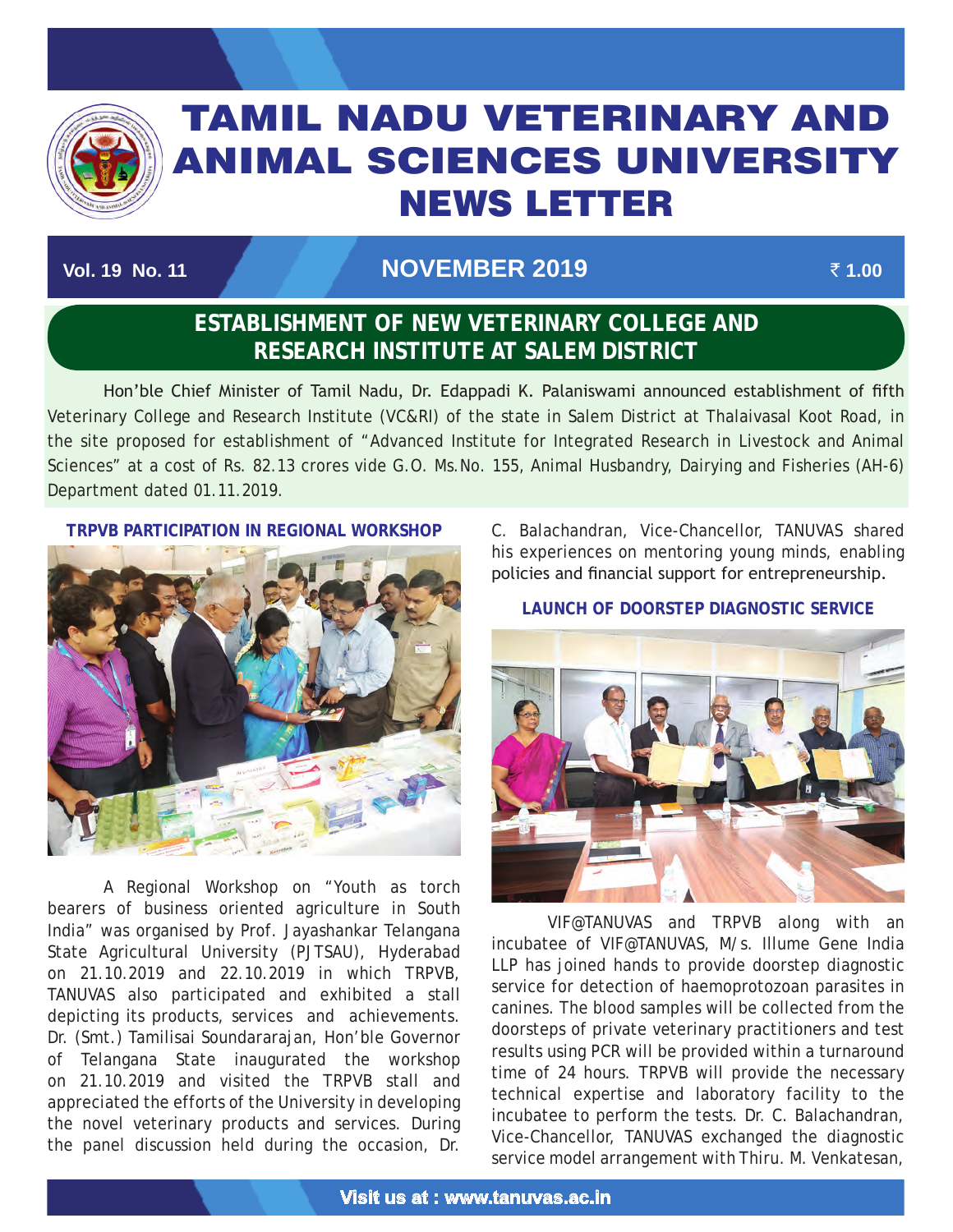

M/s. Illume Gene India LLP on 18.10.2019. Dr. P. Tensingh Gnanaraj, Registrar, TANUVAS, Dr. G. Dhinakar Raj, Director, CAHS, TANUVAS and Dr. Cecilia Joseph, Director of Research i/c, TANUVAS were also present during the occasion.

#### **FACULTY DEVELOPMENT PROGRAMME**



CFDT, Koduveli organised a faculty development programme on "Technology dissemination on design and development of functional food products" funded by AICTE, New Delhi from 14.10.2019 to 25.10.2019. Dr. C. Balachandran, Vice–Chancellor, TANUVAS inaugurated the programme on 14.10.2019. A total of 40 participants including seven technocrats of food industry from Tamil Nadu, Karnataka and Chattisgarh participated in the programme. Dr. D. Ramasamy, Director of Extension Education i/c, TANUVAS participated in the valedictory function and awarded certificates to the participants. Dr. B. Dhanalakshmi, Dean i/c, CFDT, Koduveli proposed the vote of thanks.

#### **TANUVAS WEBINAR**



Directorate of Clinics, TANUVAS organised a TANUVAS intra university webinar on "Ultrasonography in large animal practice" for the IV B.V.Sc., & A.H. students of constituent colleges of TANUVAS through video conferencing at VC&RI, Namakkal on 12.10.2019.

Dr.C.Balachandran, Vice-Chancellor, TANUVAS inaugurated the webinar. Dr.S.Balasubramanian, Director of Clinics, TANUVAS and Dr. B. Mohan, Dean, VC&RI, Namakkal felicitated. Dr. R. Ezakial Napolean, Professor and Head, Department of Clinics, Namakkal welcomed the gathering. Dr. M. Selvaraju, Professor and Head, Department of Veterinary Obstetrics and Gynaecology, VC&RI, Namakkal proposed the vote of thanks. A total of 292 participants attended the programme.

#### **EXPOSURE VISIT**

VUTRC, Karur organised an exposure visit to Department of LPT (Dairy Science), VC&RI, Namakkal on the theme 'Milk and Milk Products' on 29.10.2019 under the aegis of ATMA, Karur in which a total of 50 farmers from Karur block were benefitted.

#### **DISTRIBUTION OF INPUTS**



The Department of Animal Nutrition, VC&RI, Tirunelveli is implementing the NADP / RKVY 2018 – 19 scheme on "Integrated Farming System" of Department of Agriculture as a hand holding institution in Manur Block of Tirunelveli District among 500 beneficiaries. Dr.J.Johnson Rajeswar, Dean i/c, VC&RI, Tirunelveli distributed inputs viz., fodder seeds, concentrate feed, TANUVAS SMART Mineral mixture and Calf kit on 31.10.2019 to the final batch of 60 beneficiaries of the scheme in the presence of the scheme coordinators – Tmt. Subaselvi, Assistant Director of Agriculture, Manur block and Dr. M. Chellapandian, Professor and Head, Department of Animal Nutrition, VC&RI, Tirunelveli.

#### **NEW BUILDINGS INAUGURATION**

Dr. P.S. Pandey, ADG (Education Planning & Home Science), Agricultural Education Division, ICAR,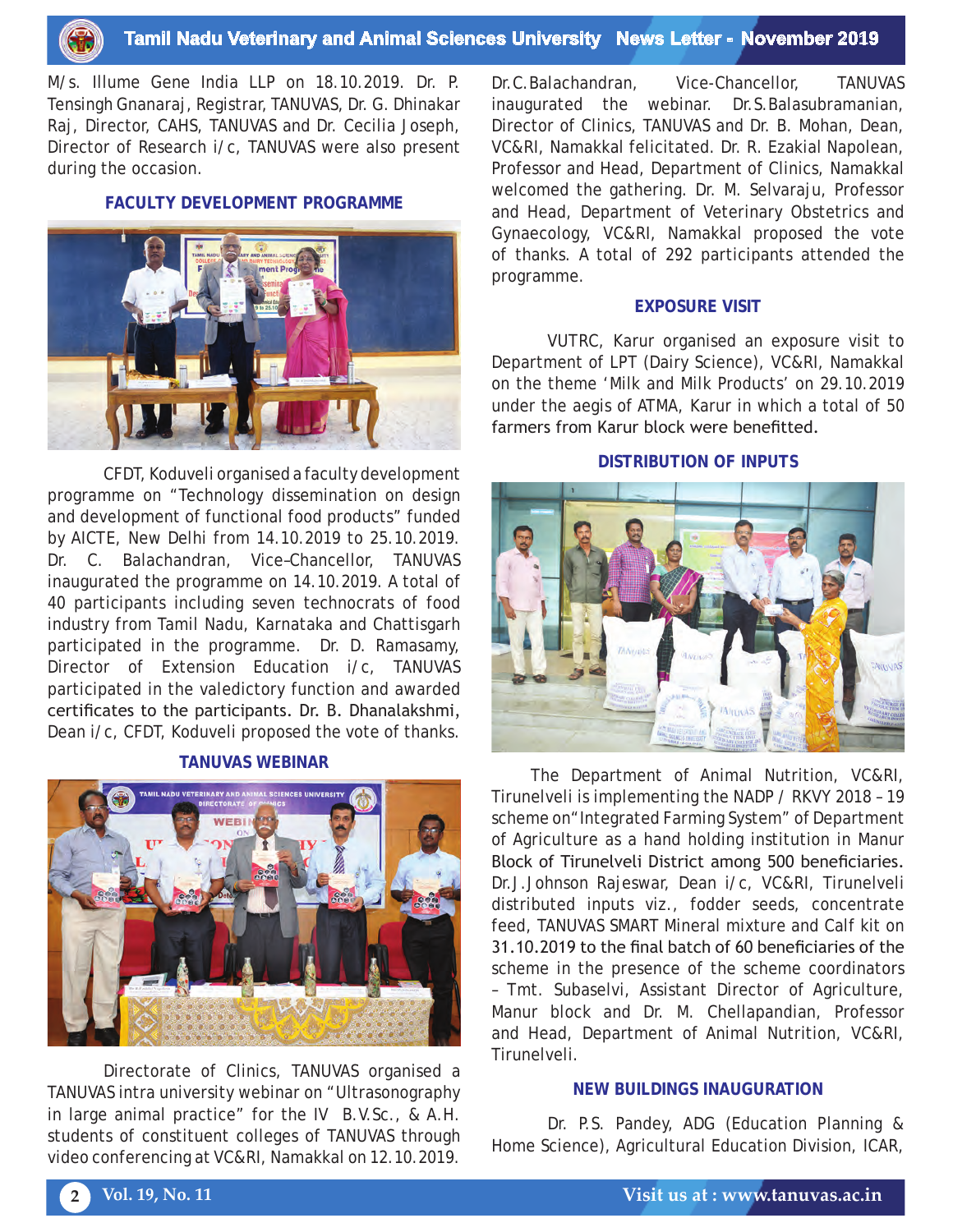### **Tamil Nadu Veterinary and Animal Sciences University News Letter - November 2019**

New Delhi and Dr. C. Balachandran, Vice-Chancellor, TANUVAS inaugurated the Examination Hall at CFDT, Koduveli built under ICAR funding on 04.10.2019. Dr. P. Tensingh Gnanaraj, Registrar, TANUVAS and Dr.



J. John Kirubaharan, Dean, MVC and Nodal Officer, ICAR, TANUVAS participated and felicitated. Dr. D. Ramasamy, Director of Extension Education i/c, TANUVAS proposed the vote of thanks. The ladies (Yamuna) hostel building at VC&RI, Namakkal constructed under ICAR-IDG was also inaugurated by Dr. P.S. Pandey, ADG (Education Planning & Home Science), Agricultural Education Division, ICAR,



New Delhi during the occasion on 04.10.2019 in the presence of Dr. C. Balachandran, Vice-Chancellor, TANUVAS.

#### **WORLD EGG DAY CELEBRATION**

 World Egg Day was jointly organized by VUTRC, Karur and KVK, Karur on 16.10.2019 at Pzhutheri, Kulithalai Taluk, Karur District in which a total of 70 farmers participated. Thiru. M. Parameshkumar, District Development Manager, NABARD presided over the function. Dr. J. Diraviam, Senior



Scientist cum Programme Coordinator, KVK, Karur felicitated.

 VC&RI, Namakkal also celebrated "World Egg Day" on 11.10.2019 at Government Hospital, Rasipuram as part of the National Egg Coordination Committee (NECC), Pune sponsored project on "Facts and benefits of consuming egg and chicken meat". Dr. C. Meganathan, AGM, Venkateswara Hatcheries Private Limited, Namakkal participated as chief guest and distributed eggs to the Government Hospital patients. Dr. R. Senthilkumar, Anaesthetist of Government Hospital, Rasipuram welcomed the gathering.

#### **WILDLIFE WEEK CELEBRATION 2019**

- Department of Wildlife Science, MVC on the occasion of "Wildlife Week 2019" celebrations arranged a guest lecture on "Indian snakes and snake bite management" by Dr. R. Ganesh, Deputy Director, Chennai Snake Park Trust, Guindy on 02.10.2019 and also arranged a visit to Sholinganallur Marsh for a bird watching expedition by the students of Wildlife Tracking Course on 08.10.2019.
- $\star$  As part of the "Wildlife Week 2019" celebrations, VC&RI, Orathanadu also arranged a 'Wildlife veterinary quiz and wildlife photography competition' for students. Thiru. Sathishkumar,

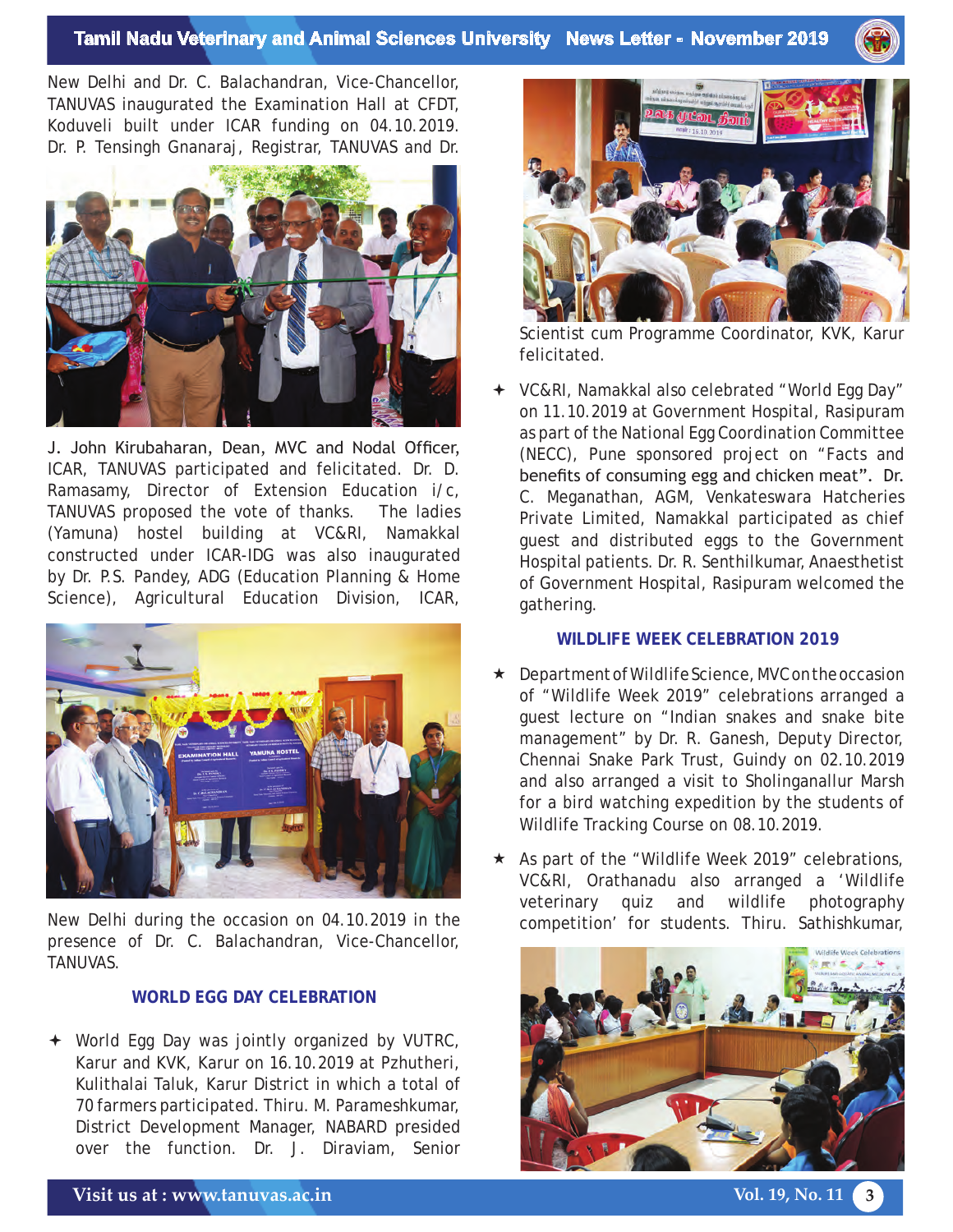

Founder, Endangered Wildlife and Environmental Trust, Thanjavur delivered a guest lecture on 'Snake: An overview and current conservation strategies'' during the occasion. Wildlife and Aquatic Animal Medicine Club also conducted its 4thAnnual day on 23.10.2019. Dr. T. Sivakumar, Dean, VC&RI, Orathanadu presided over the function and distributed prizes to the winners. Dr. B. Rammanohar, NGC Coordinator, Thanjavur delivered special address.

#### **VICE-CHANCELLOR PARTICIPATION**



Dr. C. Balachandran, Vice-Chancellor, TANUVAS participated as Guest of Honour during the inauguration of First Annual Convention of ISVC and International workshop on "Innovative approaches in diagnosis and therapeutic management of cardiac disease in farm and companion animals" on 21.10.2019 organized at College of Veterinary Science, Tirupati.

#### **NEW UNIVERSITY OFFICERS JOINED TANUVAS**

 **Dr.N.K.Sudeep Kumar** assumed charges as Director of Extension Education, TANUVAS on 31.10.2019. He has 26 years of experience in various capacities in the university. He was instrumental in developing Touch Screen Information Kiosk,

IT based Dairy Advisory System, interactive DVDs and introduction of Soft Skill Development programme for undergraduate students. He has published 33 International and 35 National research articles, two international books, guided 4 Ph.D. and 5 M.V.Sc. Students,



handled nine externally funded research projects as PI and coordinated over 20 externally funded extension projects. He received the Best Teacher

award, TANUVAS in 2009. He was also involved in developing three farmer friendly mobile apps. He facilitated 12 farmers to receive national awards.

 **Dr. A.V. Omprakash** assumed charges as Director of Centre for Animal Production Studies, TANUVAS on 31.10.2019. He has 30 years of service. He has developed novel techniques in Artificial insemination of all species of poultry as well as in Emu and



Ostrich. He was instrumental in the release of superior germplasm suited for backyard and heat resistance namely Nandanam Chicken 4, Nandanam Broiler 3 and TANUVAS Aseel. He has published 140 research articles and written 19 books. He has handled 16 externally funded research projects. He has organized 25 Summer Institute / Symposia / Workshop / Seminar and acted as organizing secretary for two National Conference and one State Level workshop. He is the recipient of Venkey's gold medal for best Ph.D., thesis, Tamil Peravai Award for Kalaisol Agarathi, Rev. Dr. Joseph Inchackal Endowment Award and Tamil Nadu Scientists Award (TANSA) – 2015.

 **Dr.A.Palanisammi** assumed charges as the Dean, VC & RI, Tirunelveli on 31.10.2019. He has 29

years of service in various capacities in the University. He was instrumental in starting M.Sc., and Ph.D. (Biotechnology) degree programmes for life science graduates in the Department of Animal Biotechnology, MVC. He was instrumental in the establishment of *in-vitro*



fertilization laboratory and creation of facility for research on "Embryonic stem cell", "Transgenic work" and "Molecular Biology work" at Madhavaram campus. He has handled six externally funded research projects and conducted 41 national level training programmes. He has published 63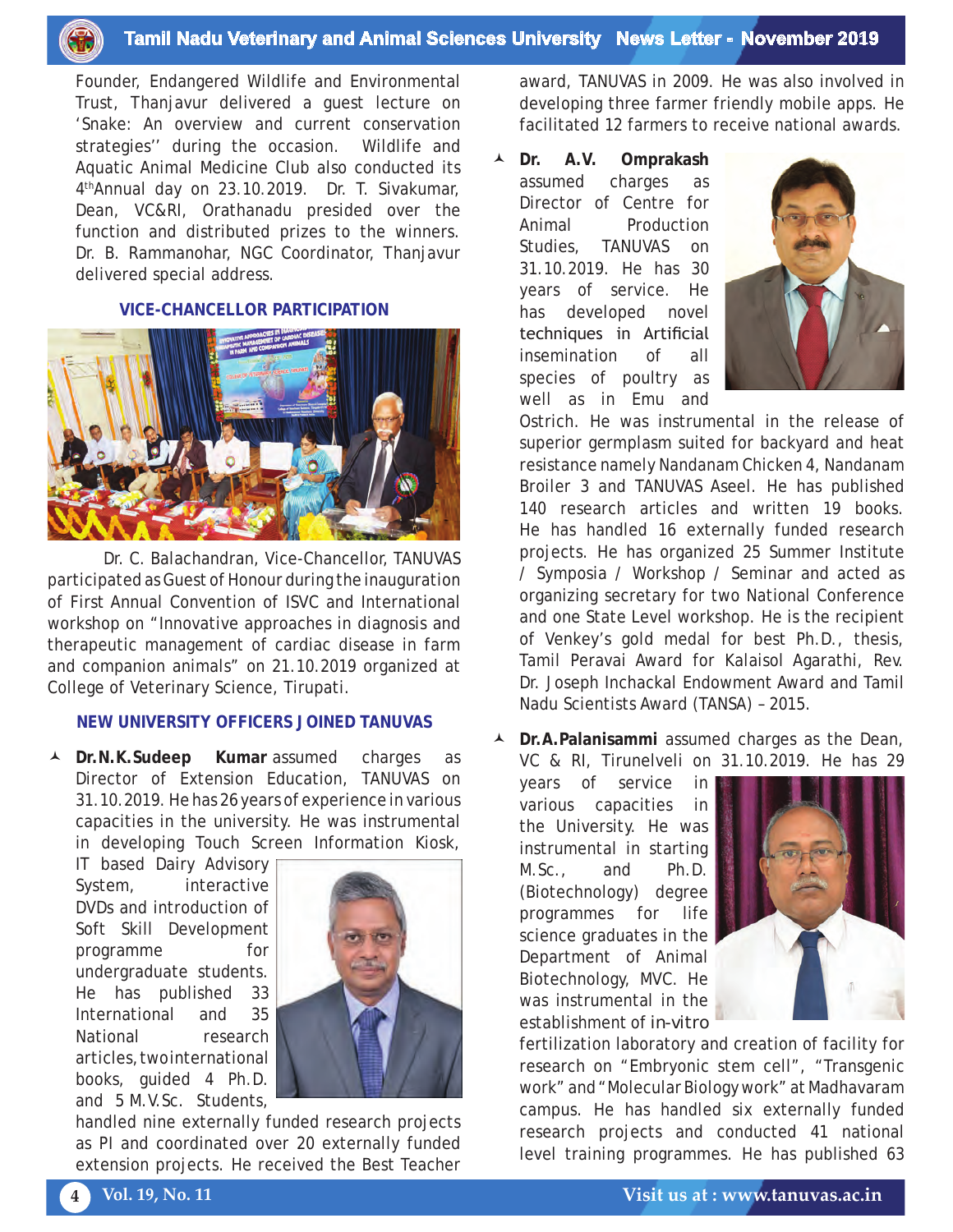#### **Tamil Nadu Veterinary and Animal Sciences University News Letter - November 2019**



research articles and 8 manuals. He has guided 12 M.V.Sc., two M.Phil and one Ph.D students. He was recipient of six awards including Dr. Unnikrishnan Menon Memorial TANSA TANUVAS award for the Best Teacher in Animal Biotechnology for the year 2006 and ISVIB Mid-career scientist award 2011 for Best Research work.

 **Dr. V. Appa Rao** assumed charges as Dean, CFDT, Koduveli on 31.10.2019. He joined the University in 1994. He was involved in the establishment of

Food Testing Laboratory at Dept. of LPT (Meat Science), MVC, Chennai. He has published 73 research articles, 17 books and 23 practical manuals. Guided two Ph.D., 16 Masters' degree and one PG Diploma students. He was recipient of 17 medals and awards in the field



of Animal Sciences including three Gold Medals for the best outgoing PhD., student by TANUVAS for the year 2001; ICAR DG Commendation Team Award for outstanding contribution in the development of e-courses for B.V.Sc., & AH degree course; Tamil Peravai award for the best book published in Tamil in the year 2009 and in 2016.

#### **STUDENT PROGRAMMES**

 CPPM, Hosur organized an Orientation programme on "Career opportunities in Civil Services" on 18.10.2019. A team from the King Makers IAS Academy delivered lectures about the different



career opportunities available in civil services. Dr. K. Mani, Dean i/c, CPPM, Hosur welcomed the gathering. A total of 96 students attended the programme.

- An ice breaking event was organized for I B.V.Sc., & A.H., students of MVC under ICAR-NAHEP-IDP of TANUVAS on 18.10.2019. Dr. J. John Kirubaharan, Dean, MVC inaugurated the event. Dr. K. Jayanthi Rani, a psychologist and a counselor conducted the event.
- VC&RI, Orathanadu observed Rashtriya Ekta Diwas (National Unity Day) on 31.10.2019 to commemorate the birth anniversary of Sardar Vallabhai Patel by the direction of the University Grants Commission. The B.V.Sc., & A.H students and faculty members of the college took the National Unity Day Pledge.
- ◆ VC&RI, Namakkal organised an awareness programme on "Swachhta Hi Seva 2019 - Massive



Plastic Waste Shramdaan" on 02.10.2019. Dr.B.Mohan, Dean, VC&RI, Namakkal presided over the programme. About 150 staff and students participated in the programme.

\* Postgraduate degree programmes commenced for the first time at VC&RIs, Orathanadu and Tirunelveli from the academic year 2019-20.

### **STUDENTS ACHIEVEMENTS**



Selvan S. Abhisek, III B.V.Sc. & A.H., VC&RI Namakkal participated in the 44<sup>th</sup> Senior National Tennikoit championship held at New Delhi from